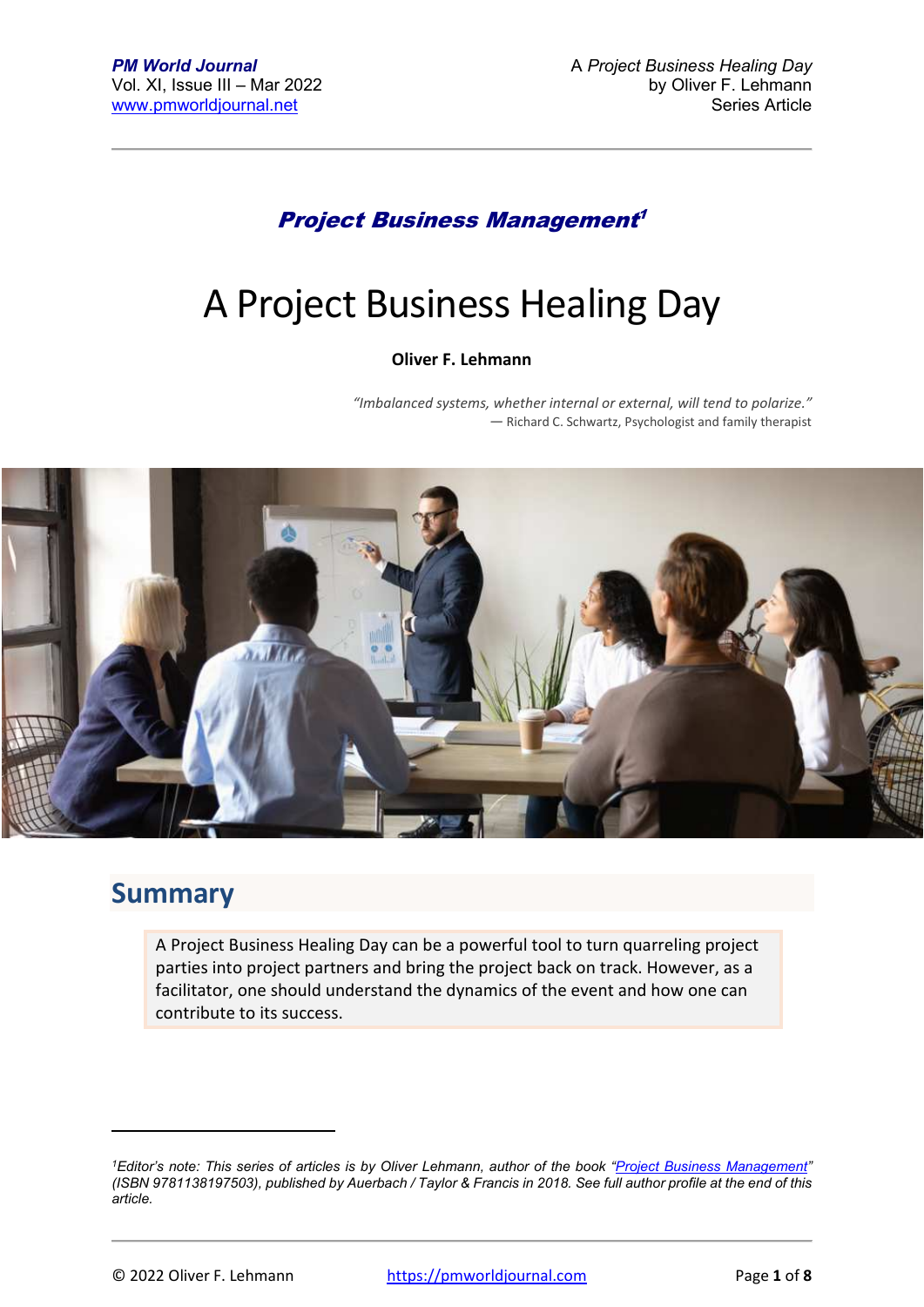### **Healing A Project Business Relationship**

This case study goes back to the year 2017, when a Scandinavian company, let's call them Western Software Service (WSS)<sup>2</sup>, performed a software development and implementation project under contract for a customer located in an Arabic country, which we will call here Middle East Asset Administration (MEAA).

The Scandinavian company had three subcontractors involved with the project, and all parties were frustrated about the project's slow progress.

Figure 1 shows the structure of this relatively small Project Supply Network.



*Figure 1: The case study's Project Supply Network (PSN).* 

During the project, friction grew between the organizations, slowing down the project and jeopardizing the project's success. I was called for help, and we agreed on a joint Project Business Healing Day, a one-day workshop to bring the project back on track.

Here is what I learned during the preparation of the workshop and while it was carried out:

- 1. For the customer, it took longer to get the software finished and running.
- 2. For the prime contractor, the delays came with negative cash flow the customer made incremental payments based on achievements during the project (milestones). Still, the subcontractors expected monthly payments from the prime contractor. As

<sup>2</sup> All names changed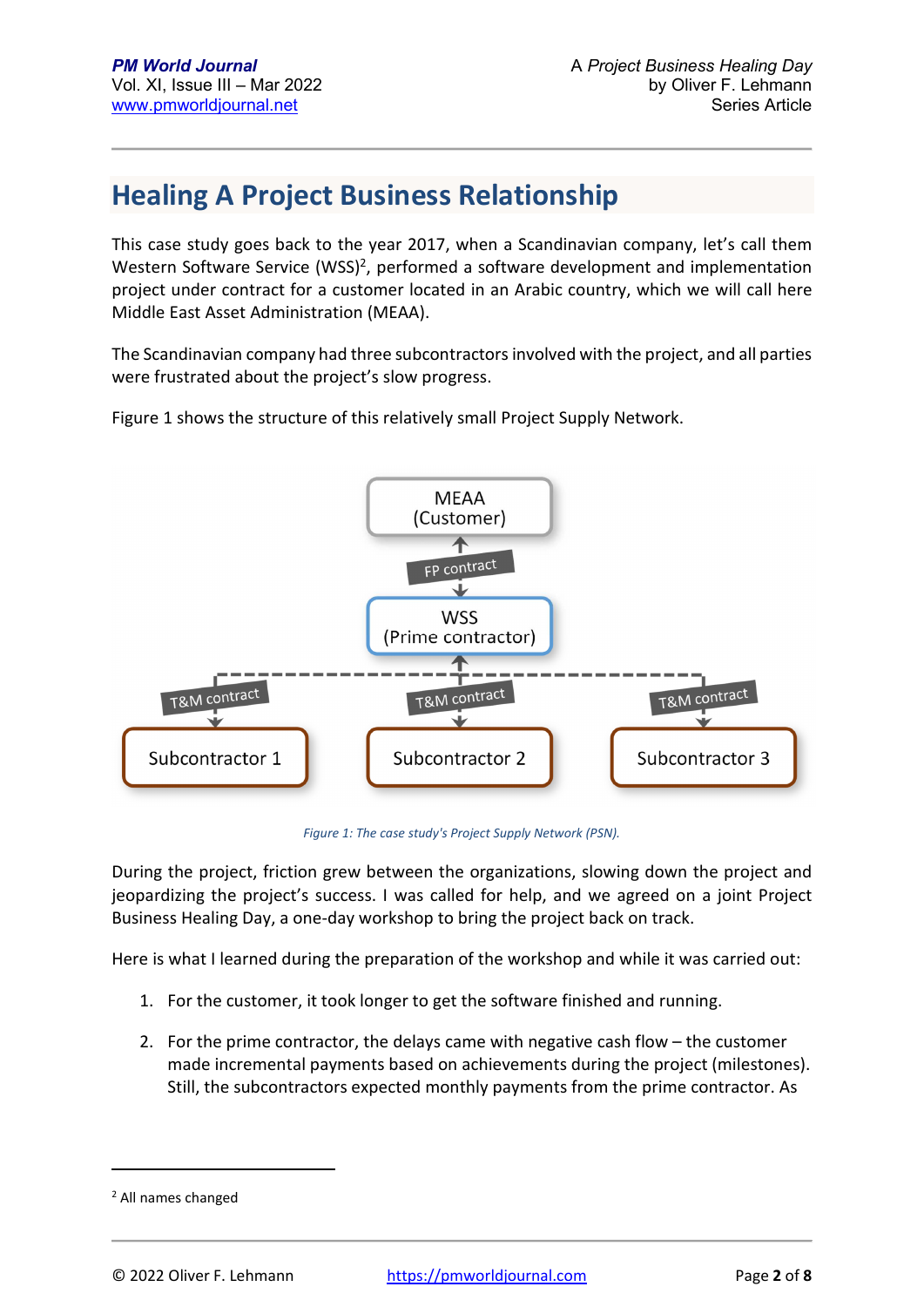the milestone came late, the outlays made by the prime contractor more and more stretched its credit line.

Another problem for the contractor was the diminishing profitability of the project. The subcontractors were paid on a time-and-material (T&M) basis, and the delays increased the costs for the prime contractor.

3. For the three subcontractors, the hostile atmosphere was frustrating, destroying the morale of their teams.

They also had to plan how to reassign their resources when their project work was finished, which was difficult without a reliable forecast of when this would happen. They found it hard to win new business when they could not promise availability by a specific date.

Sponsored by MEAA, the project customer, we agreed on a date for the workshop, and all five organizations came together. My job was to prepare and facilitate the workshop, moderate the conflict and mediate to find a solution. A temporary retainer was also agreed upon after the healing day to help when new problems arise.

## **The "Venting" Phase**

Mutual allegations commonly drive the first part of the Project Business Healing Day. Each party is given some time to speak about its frustrations without interruption by the other parties. During this time, the facilitator's job is to let people talk but ensure that everyone sticks to the rules.

During the venting phase, he or she helps develop an understanding of the root causes of the conflict, identify common interests of the parties that help them overcome conflicts, and build a basis for the afternoon session, when the parties will find a solution on their own or when the facilitator develops with them a solution that all can agree on.

In the case study, it turned out that the root causes were cultural diversity, poor communications, and a lack of planning.

- The contractors came from a cultural environment, where contract parties consider themselves project partners on eye level. Instead, the customer regarded the contract parties as a hierarchy characterized by a significant power distance. In their understanding. The customer is superior, and contractors have to follow their direction:

The common complaint of the customer was that the prime contractor and the subcontractors performed poorly and lacked "respect." The contractors complained that the customer ignored their technical, making it impossible to do an excellent project for the customer, leading to dissatisfaction.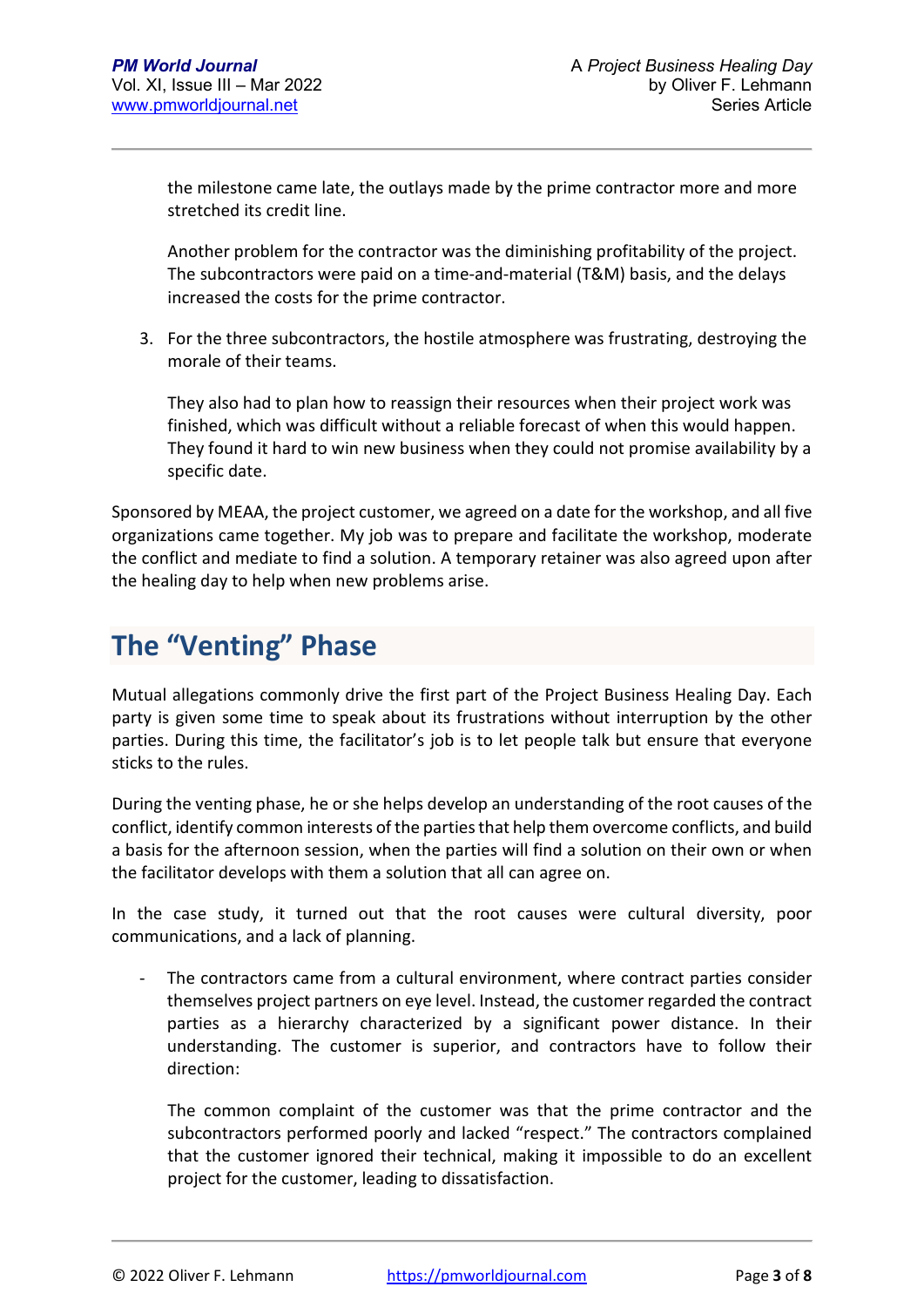An expression of this conflict about power distance was poor communication. The contractors complained that they asked the customer questions about details of their work but did not get immediate answers. Once these answers were given, often after the second repetition of the question, they lacked the clarity and conciseness that the contractors needed to do their work as expected.

Another element impacting communications was the customer's rejection of talking directly with the subcontractors. Instead, they made it a requirement that those questions from subcontractors get relayed through the prime contractor and insisted that the same would be true for their responses.

At the same time, however, the customer expected the Project Supply Network's high degree of agility to meet their changing wishes, whether they were communicated or not.

Another problem in the project was poor planning on the side of the prime contractor. They had not made it sufficiently clear for the subcontractors what they were expected to do and what not, and at which points work results had to be handed over to other subcontractors and in what condition.

This led to rework and project work being done twice, while no one felt responsible for other activities.

### **The Mission-Success-First Phase**

Before lunch, all parties were heard and were allowed to vent steam, taking the pressure out of the system. This built the foundation to identify what a solution could look like and how it could be implemented.

Several team techniques can help mediate cross-corporate team conflicts. Some of the methods that I found most effective are:

- DeBono's Six Thinking Hats
- Ishikawa's Cause-and-Effect Diagraming
- Kano Modelling
- Kawakita's Affinity Diagramming
- Lipman-Blumen's Achieving Styles
- Schulz v. Thun's Four Communication Channels

In the specific case, we identified several criteria that the parties involved would jointly consider criteria for success, or at least for the absence of failure. Then we used Cause-andeffect diagramming (see Figure 2) to brainstorm what all parties could do to help achieve these goals and turn into project partners.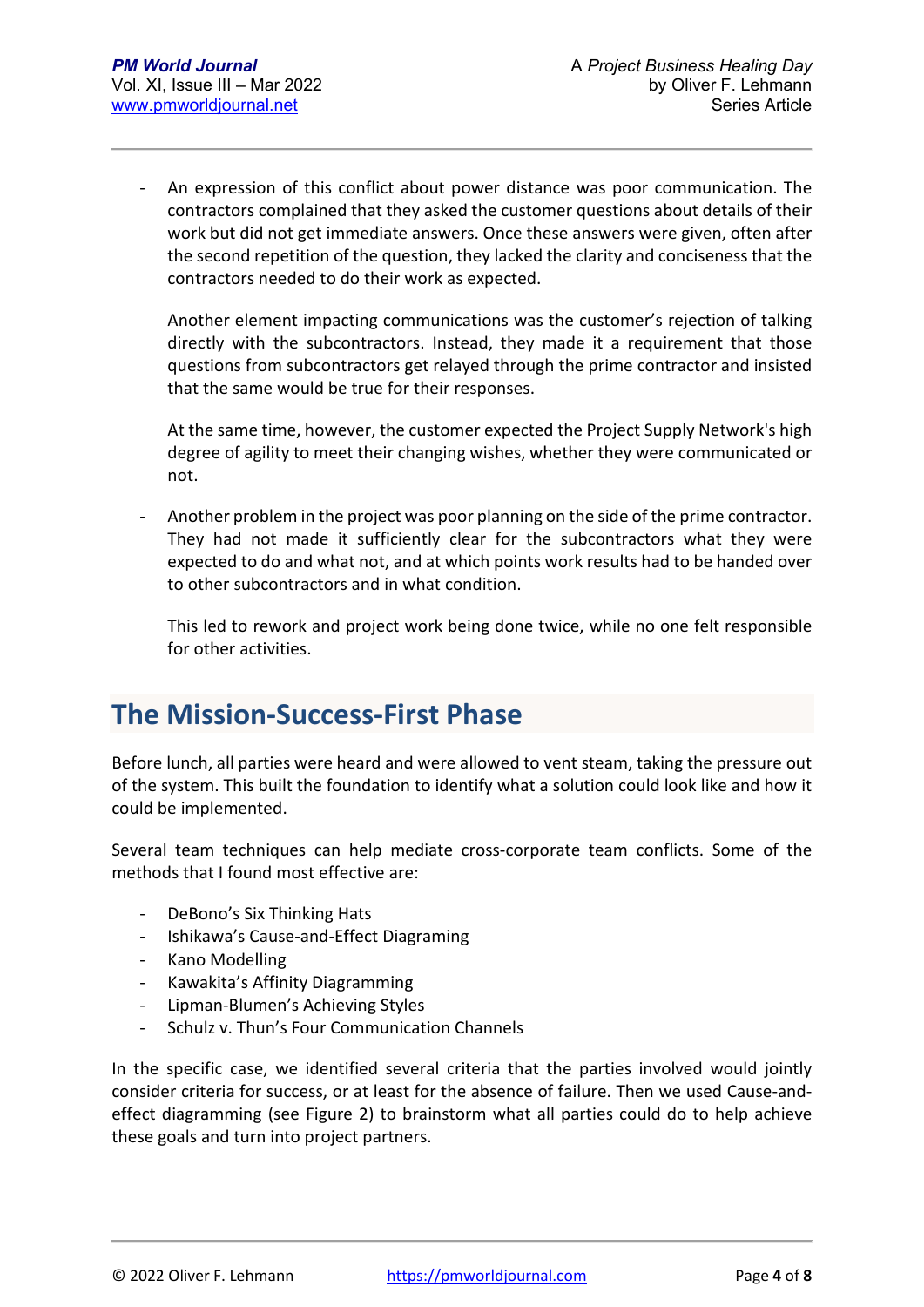

#### *Figure 2: Using a Cause-and-effect diagram to agree upon parties' contributions to joint project goals*

The result of this second phase of the Project Business Healing Day led to some practical solutions for the project:

- A definition of what constitutes "Mission success," turning contract parties into project partners.
- Introduction of a project-wide data-driven virtual information radiator that allowed all parties easy cross-corporate access to project data and visualizations.
- Definition of ground rules for direct customer-subcontractor communications without circumventing the prime contractor.
- A definition of a time contingent that each party reserved for communications with the other parties to develop trust and rapport.

### **Recommendations**

There are some recommendations that I would like to give colleagues when they want to step into the role of a facilitator:

1. Begin with a discovery phase.

It is beneficial when the facilitator has identified the context of the conflict and its root causes in 1:1 sessions before the workshop begins. Getting access to the contracts and reading their legaleze can also be helpful.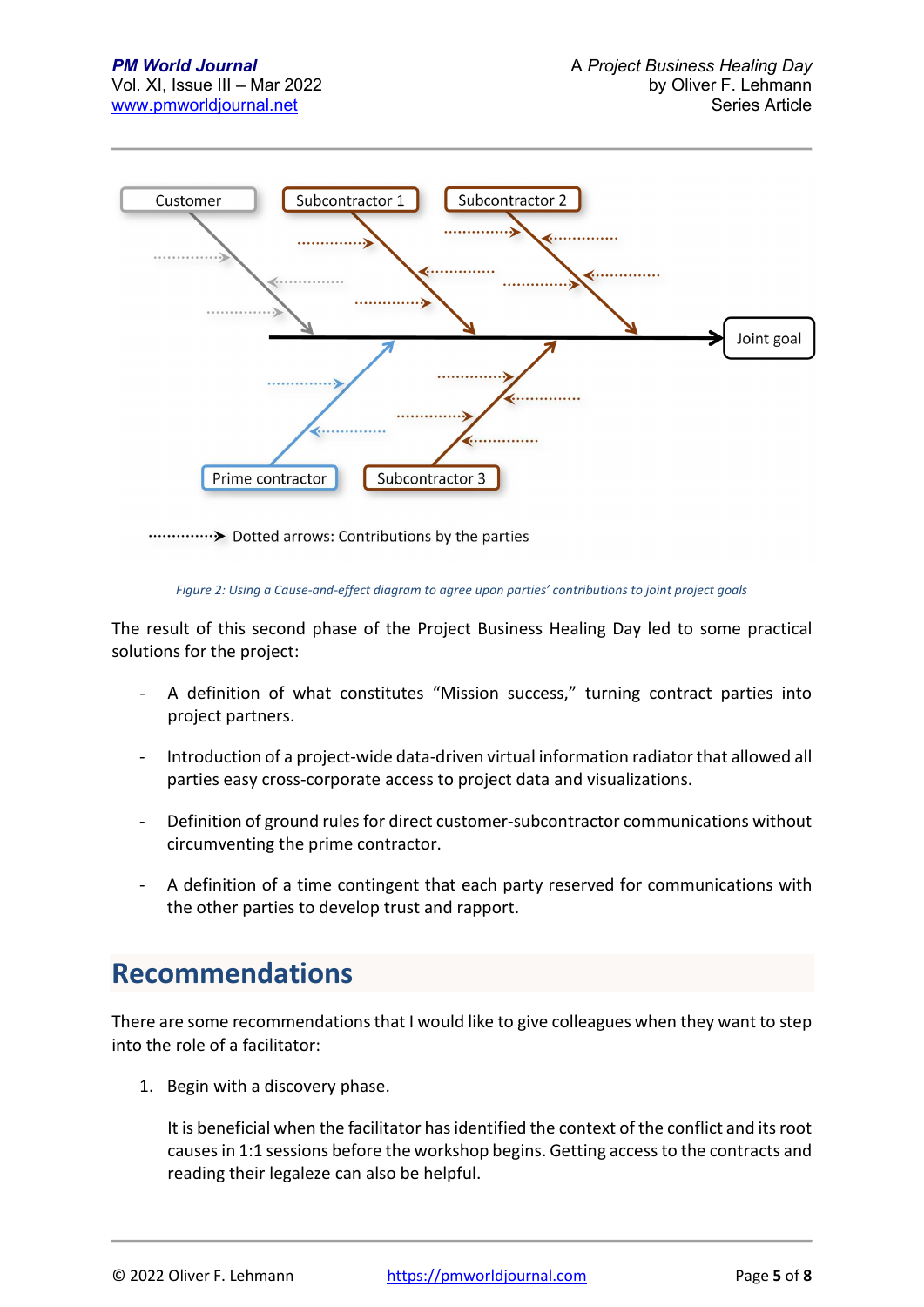2. Allow the parties during the first phase to vent their steam.

This means giving the participants a high degree of freedom to take the pressure out of the system and step in when damage is about to be made that can no more be repaired. And, of course, brawling would be a problem.

- 3. Take care of your neutrality and your respect to all parties. Be careful when you feel you should side with one party because the other one is just wrong. This may be factually right but can impact your role in the session.
- 4. Have a toolkit of team methods prepared for the second part to define joint mission success criteria. Make sure you have tried the techniques in other sessions and understand how to utilize their strengths and keep off their limitations.
- 5. After the Project Business Healing Day, be prepared to be available for the parties again. Even with the best intentions, things may turn sour again, and you may be needed to lead the parties and with them the project back on track.
- 6. Accept and communicate that there are situations when the Project Business Healing Day may fail. It builds on the goodwill of the people and organizations involved, and the facilitator acts more like a catalyst than a powerful force.

Without this goodwill, a solution may be impossible to find.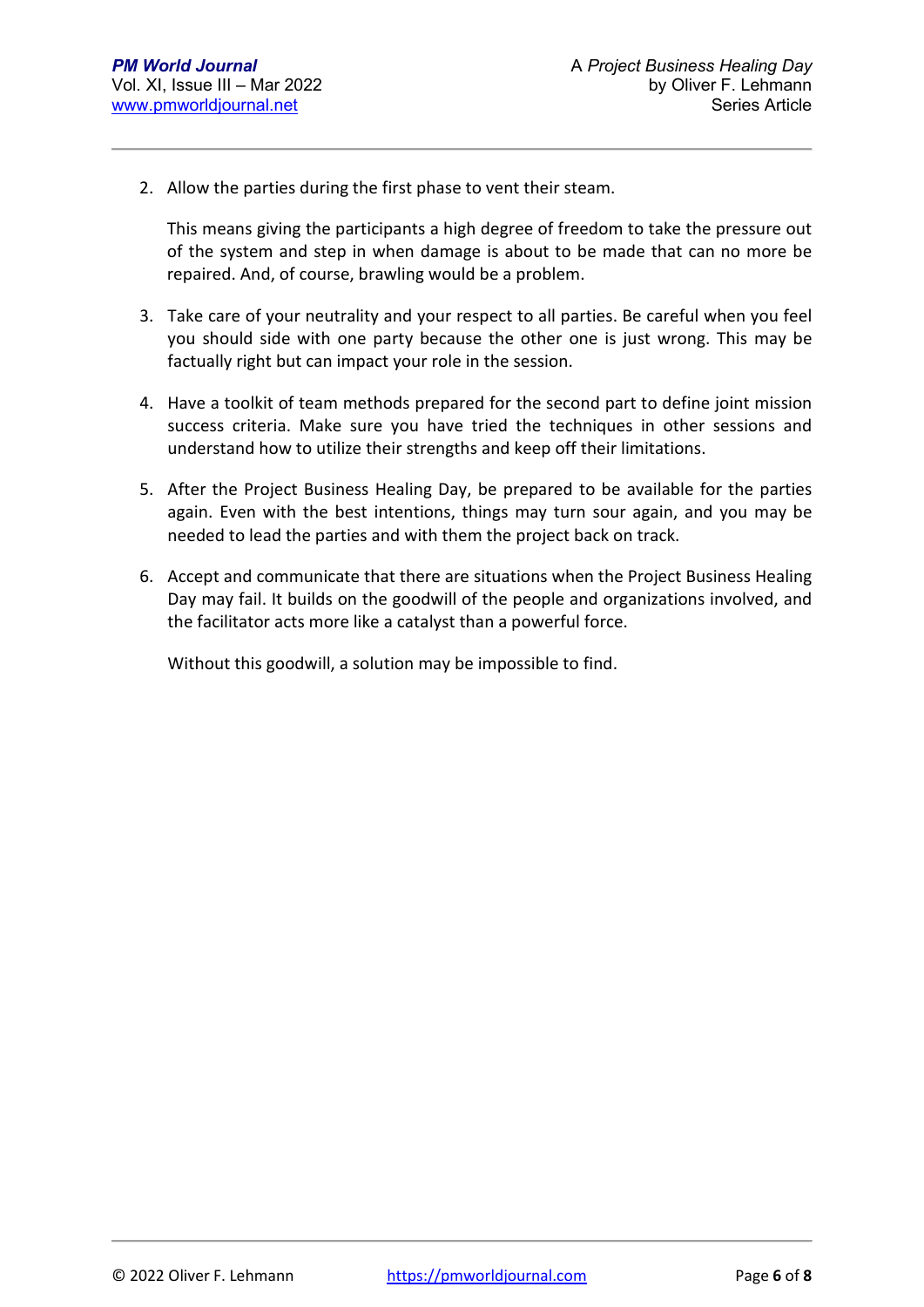# **References**

Project Business Foundation (2020) *Project Business Healing Day* [Online]. Available from: https://www.project-business.org/programs/project-business-healing-day (Accessed: 25 February 2022).

# **Copyright Note**

Illustrations:

- Shutterstock Fitzkes
- Oliver F. Lehmann